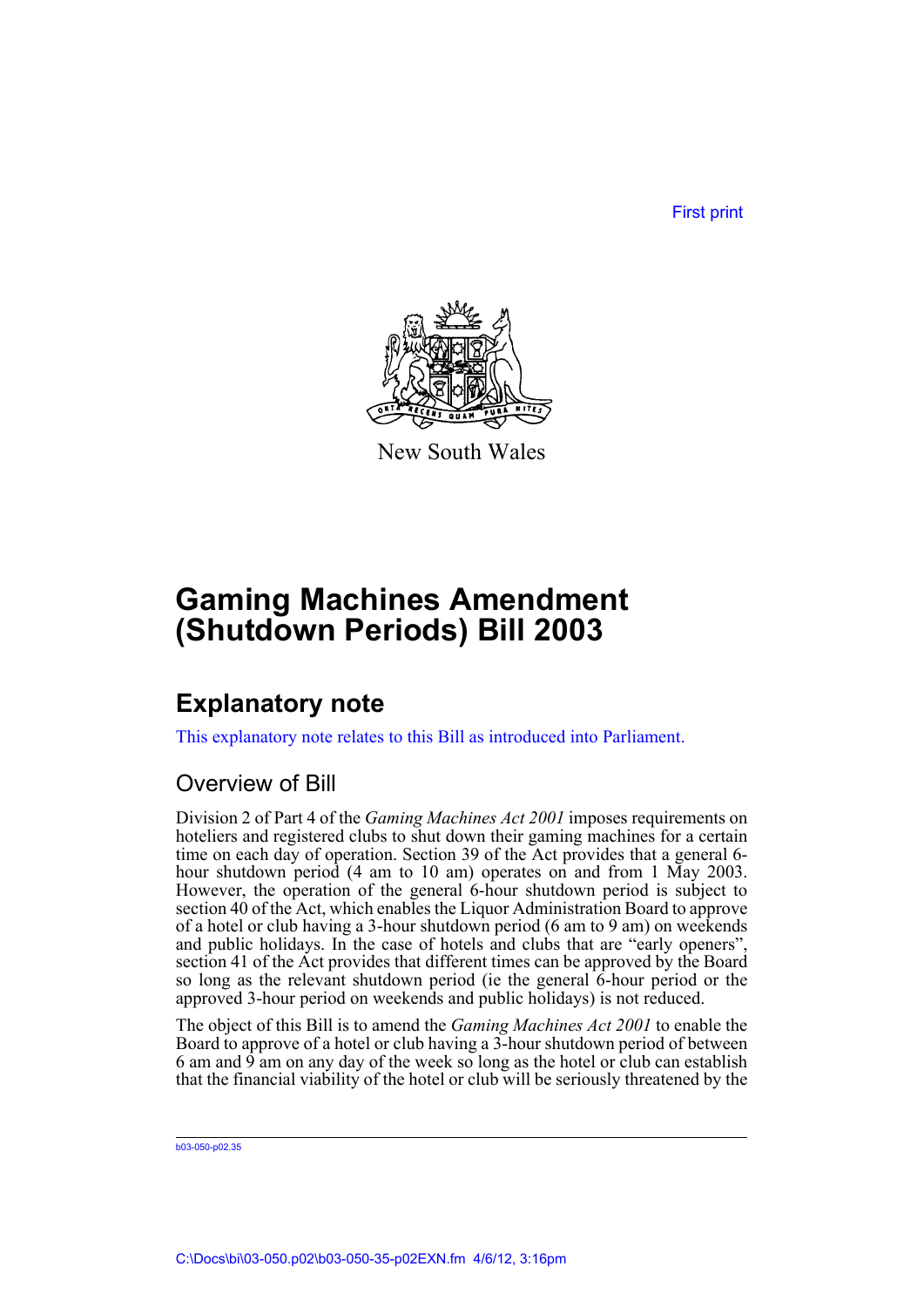Explanatory note

operation of the general 6-hour shutdown period. The Board will be required to take into consideration the guidelines approved by the Minister before it gives such an approval.

At present under the Act, section 40 (3) (a) provides that the Board's approval of a hotel or club having the 3-hour shutdown period on weekends and public holidays may be given only if the Board is satisfied that the relevant local council has agreed to the hotel or club operating gaming machines between certain times on those days when the 3-hour shutdown period is to operate. Instead of this provision, the Bill provides that the Board's approval under section 40 may be given only if the Board has taken into consideration the guidelines approved by the Minister.

#### Outline of provisions

**Clause 1** sets out the name (also called the short title) of the proposed Act.

**Clause 2** provides that the proposed Act commences on a day or days to be appointed by proclamation.

**Clause 3** is a formal provision that gives effect to the amendments to the *Gaming Machines Act 2001* set out in Schedule 1.

**Schedule 1** amends the *Gaming Machines Act 2001* in the manner described in the Overview above.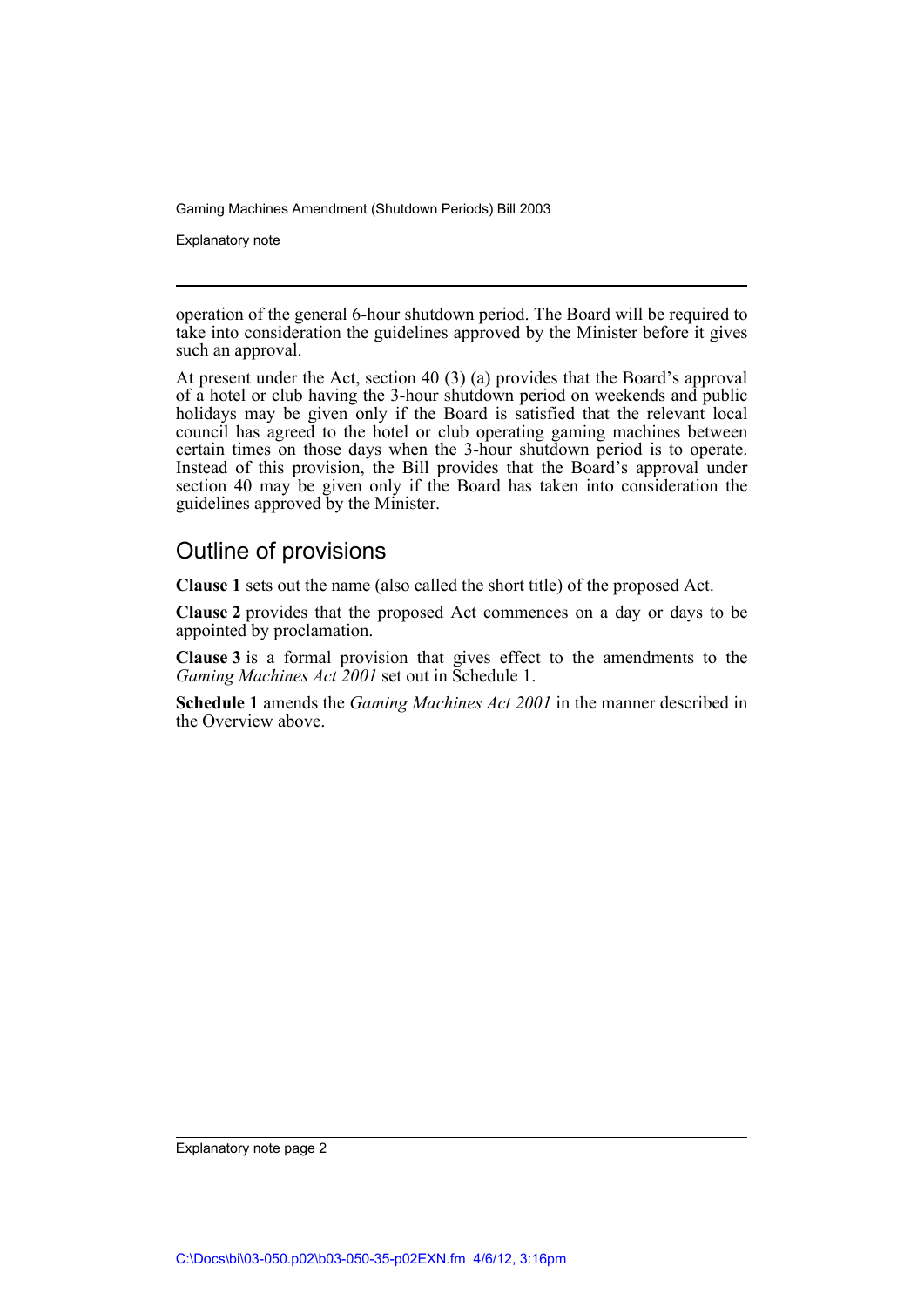First print



New South Wales

# **Gaming Machines Amendment (Shutdown Periods) Bill 2003**

### **Contents**

|                                              | Page                  |
|----------------------------------------------|-----------------------|
| Name of Act                                  |                       |
| Commencement                                 | 2                     |
| Amendment of Gaming Machines Act 2001 No 127 | 2                     |
|                                              | 3                     |
|                                              | Schedule 1 Amendments |

b03-050-p02.35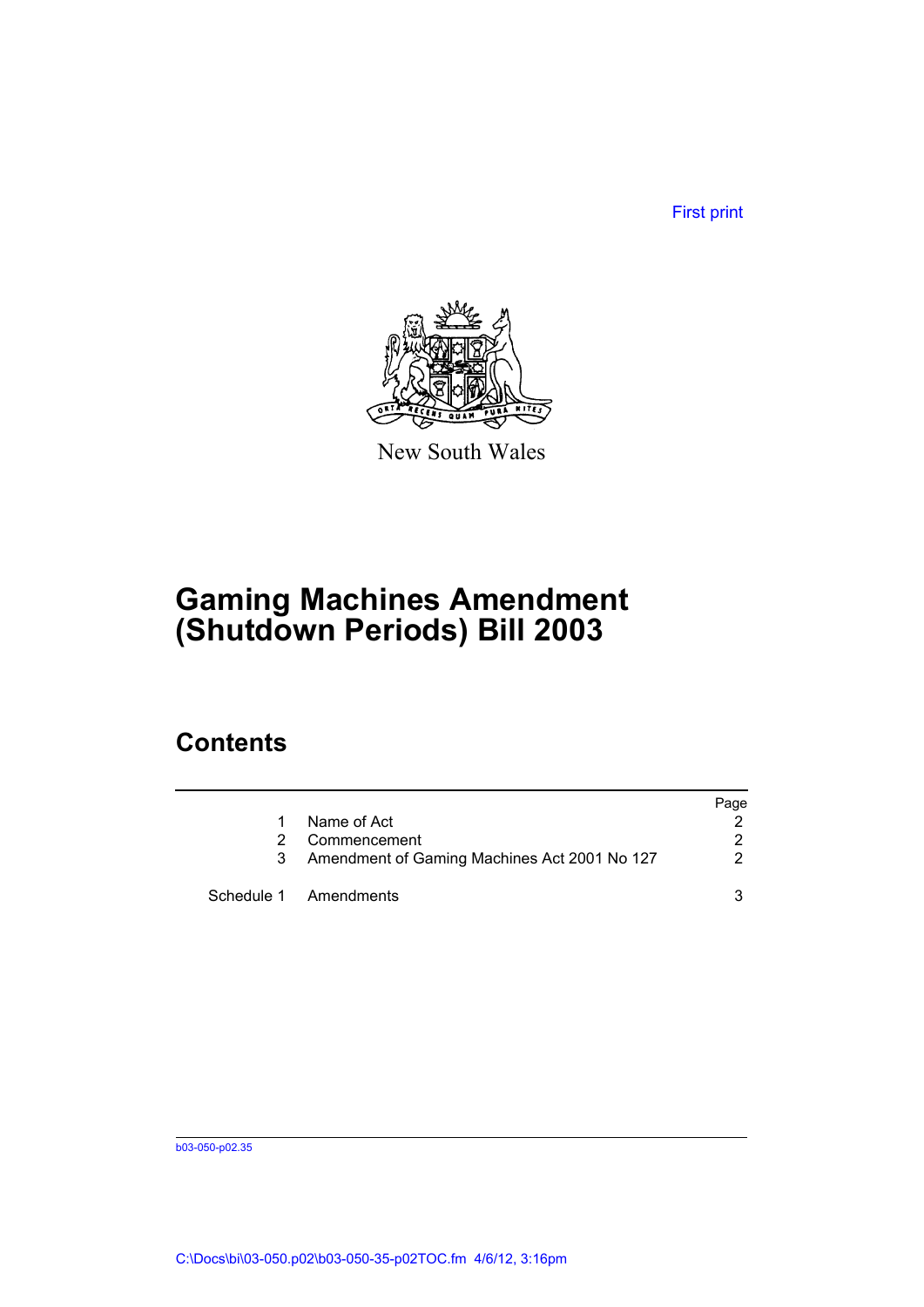Contents

Page

Contents page 2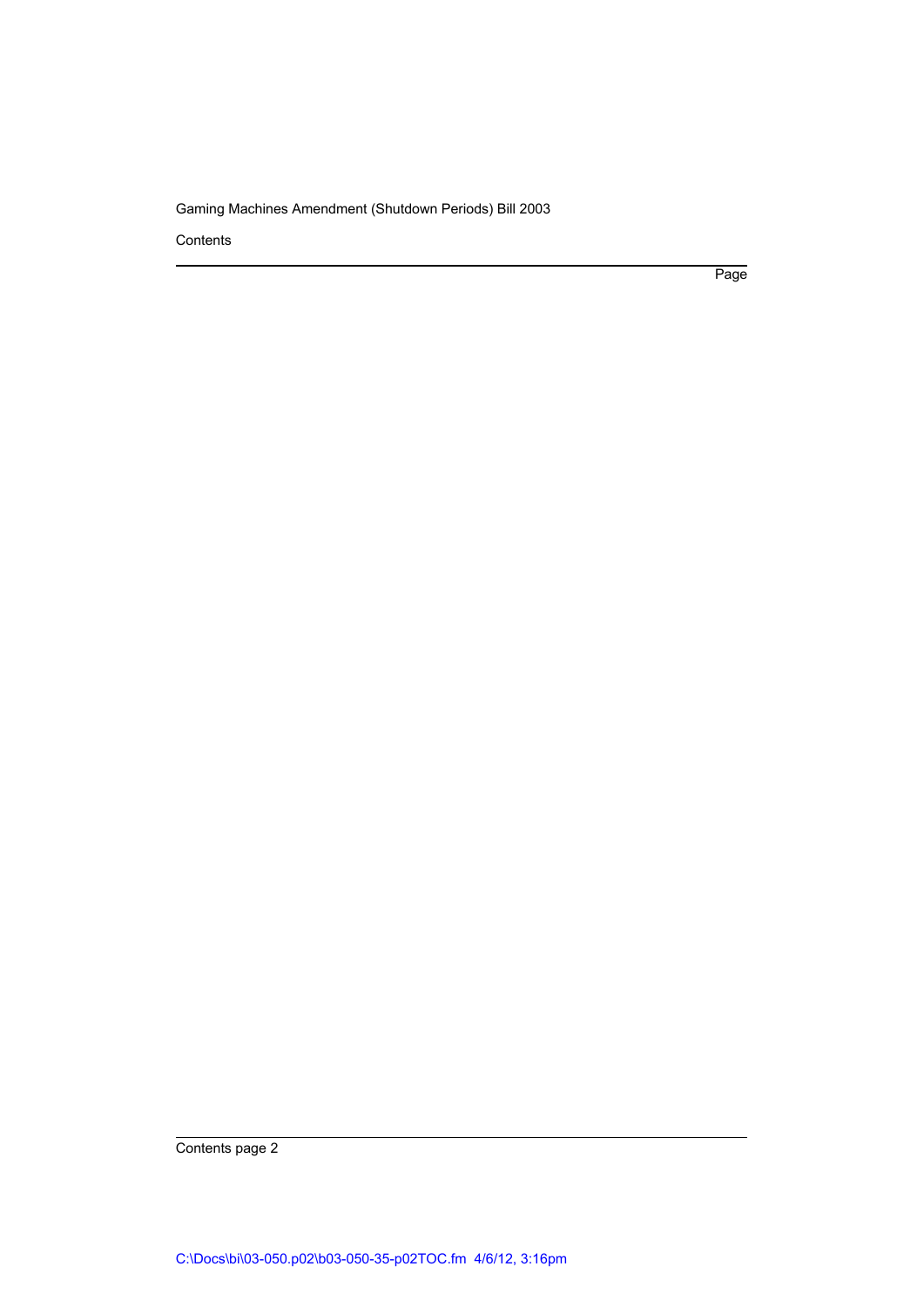

New South Wales

# **Gaming Machines Amendment (Shutdown Periods) Bill 2003**

No , 2003

#### **A Bill for**

An Act to amend the *Gaming Machines Act 2001* to make further provision with respect to the requirement to shut down gaming machines in hotels and registered clubs for certain periods.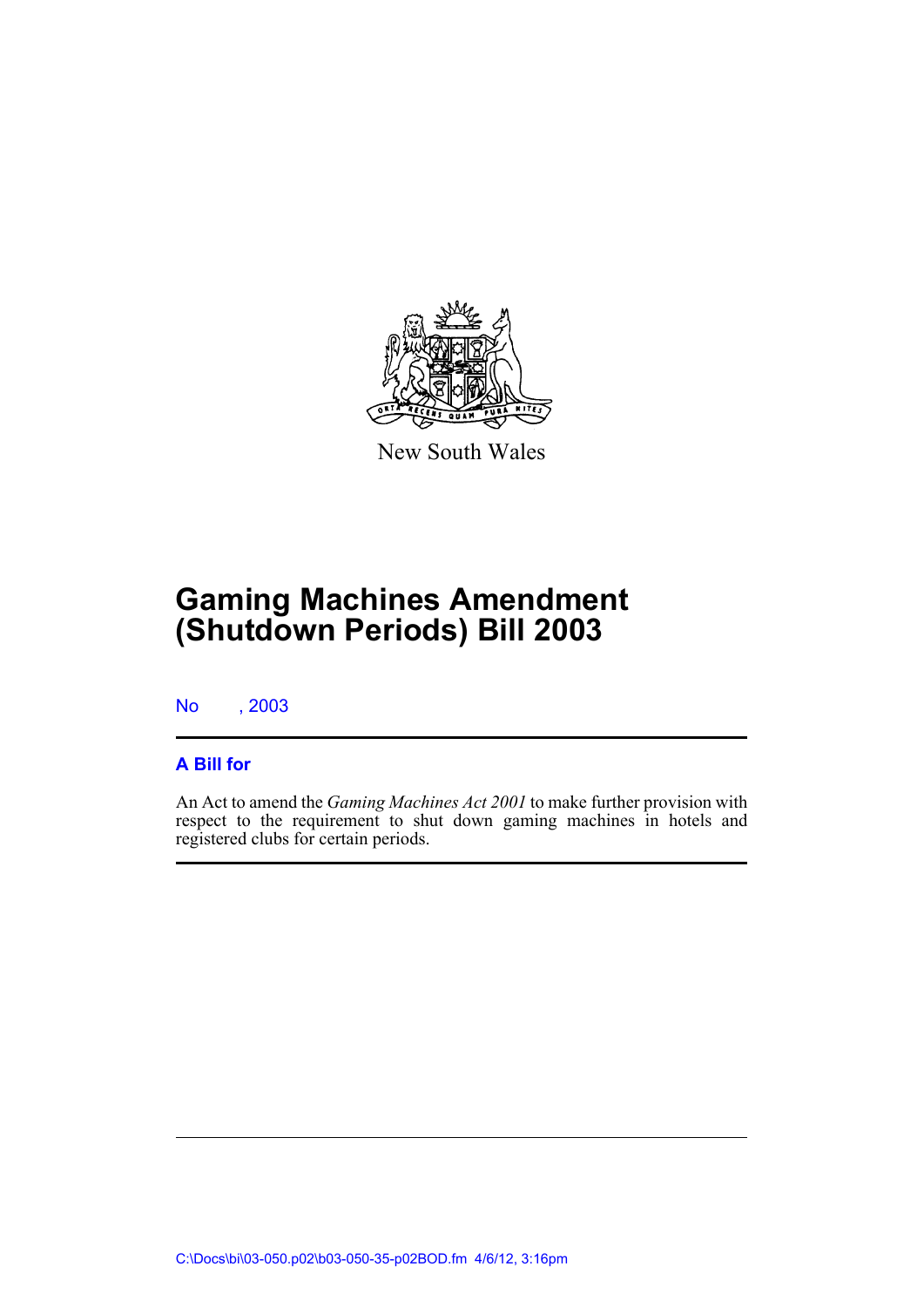<span id="page-5-2"></span><span id="page-5-1"></span><span id="page-5-0"></span>

|   | The Legislature of New South Wales enacts:                                       |                     |
|---|----------------------------------------------------------------------------------|---------------------|
|   | <b>Name of Act</b>                                                               | 2                   |
|   | This Act is the <i>Gaming Machines Amendment (Shutdown Periods)</i><br>Act 2003. | 3<br>$\overline{4}$ |
| 2 | Commencement                                                                     | 5                   |
|   | This Act commences on a day or days to be appointed by<br>proclamation.          | 6<br>$\overline{7}$ |
| 3 | Amendment of Gaming Machines Act 2001 No 127                                     | 8                   |
|   | The <i>Gaming Machines Act 2001</i> is amended as set out in<br>Schedule 1.      | 9<br>10             |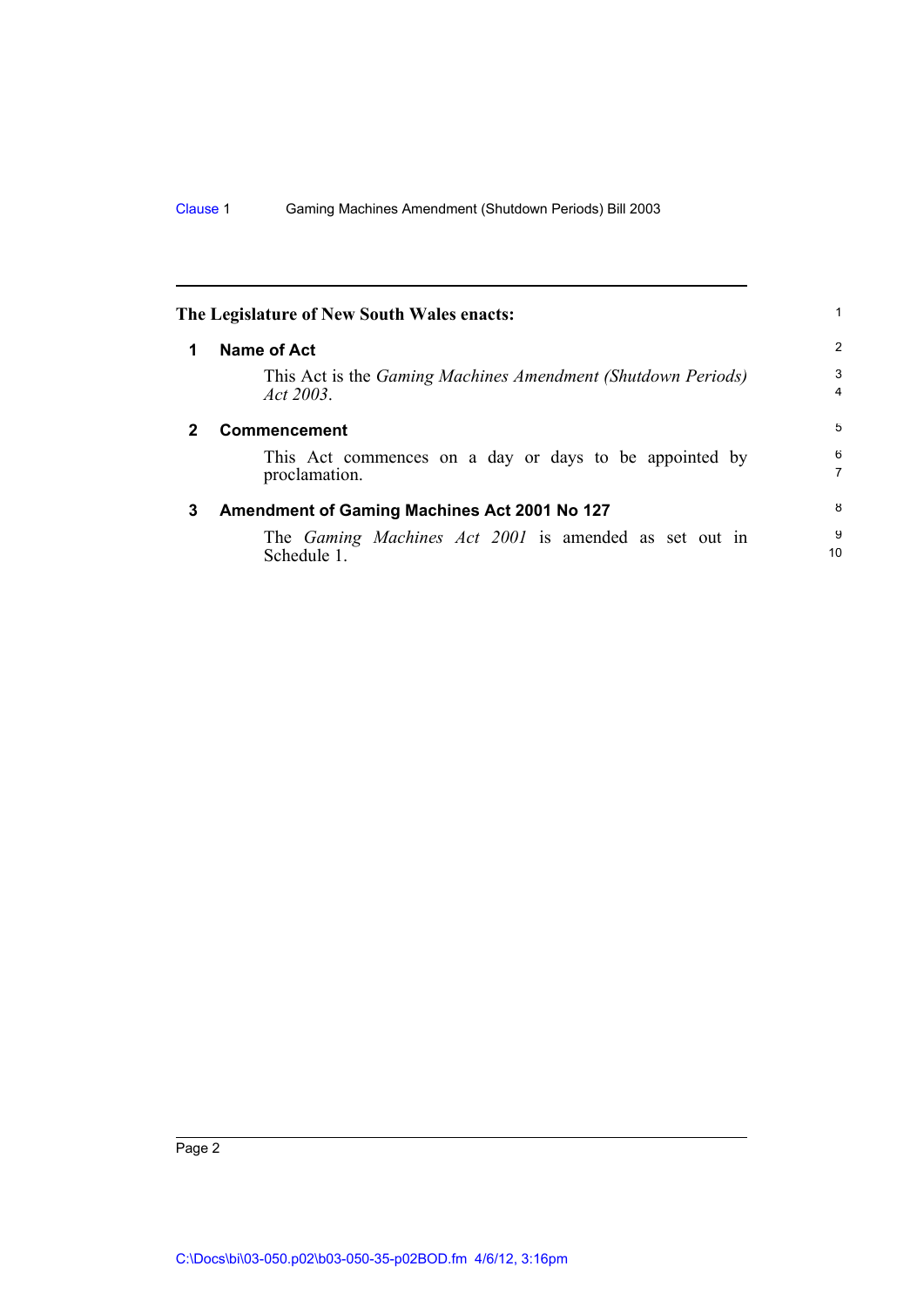Amendments Schedule 1

l.

l.

<span id="page-6-0"></span>

|       |                                                                |                       | <b>Schedule 1 Amendments</b>                                                                                                                                                                                   | (Section 3) | 1<br>$\overline{2}$  |
|-------|----------------------------------------------------------------|-----------------------|----------------------------------------------------------------------------------------------------------------------------------------------------------------------------------------------------------------|-------------|----------------------|
| $[1]$ |                                                                |                       | Section 39 General 6-hour shutdown period after 1 May 2003                                                                                                                                                     |             | 3                    |
|       |                                                                |                       | Insert ", $40A$ " after " $40$ " in section 39 (2).                                                                                                                                                            |             | 4                    |
| [2]   |                                                                | public holidays       | Section 40 Approval of 3-hour shutdown period on weekends and                                                                                                                                                  |             | 5<br>6               |
|       |                                                                |                       | Omit "a shutdown period of between 6 am and 9 am on each day occurring<br>on or after 1 May $2003$ " from section 40 (1).                                                                                      |             | 7<br>8               |
|       |                                                                |                       | Insert instead ", with effect on and from 1 May 2003 or from any time after<br>that date, a shutdown period of between 6 am and 9 am on each day".                                                             |             | 9<br>10              |
| $[3]$ |                                                                | <b>Section 40 (3)</b> |                                                                                                                                                                                                                |             | 11                   |
|       |                                                                |                       | Omit "the Board is satisfied".                                                                                                                                                                                 |             | 12                   |
| [4]   |                                                                | Section 40 (3) (a)    |                                                                                                                                                                                                                |             | 13                   |
|       |                                                                |                       | Omit the paragraph. Insert instead:                                                                                                                                                                            |             | 14                   |
|       |                                                                | (a)                   | the Board has taken into consideration such guidelines<br>as may be approved by the Minister for the purposes of<br>this section, and                                                                          |             | 15<br>16<br>17       |
| [5]   |                                                                | Section 40 (3) (b)    |                                                                                                                                                                                                                |             | 18                   |
|       | Insert "the Board is satisfied" before "that".                 |                       |                                                                                                                                                                                                                |             | 19                   |
| [6]   | Section 40 (4)                                                 |                       |                                                                                                                                                                                                                | 20          |                      |
|       | Omit the subsection.                                           |                       |                                                                                                                                                                                                                |             | 21                   |
| [7]   | <b>Section 40A</b>                                             |                       |                                                                                                                                                                                                                | 22          |                      |
|       | Insert after section 40:                                       |                       |                                                                                                                                                                                                                | 23          |                      |
|       | 40A<br>Approval of limited shutdown period on hardship grounds |                       |                                                                                                                                                                                                                |             | 24                   |
|       |                                                                | (1)                   | The Board may, on application by a hotelier or registered<br>club, approve of the hotel or club having a shutdown period<br>of between 6 am and 9 am on each day of the week (the<br>limited shutdown period). |             | 25<br>26<br>27<br>28 |

Page 3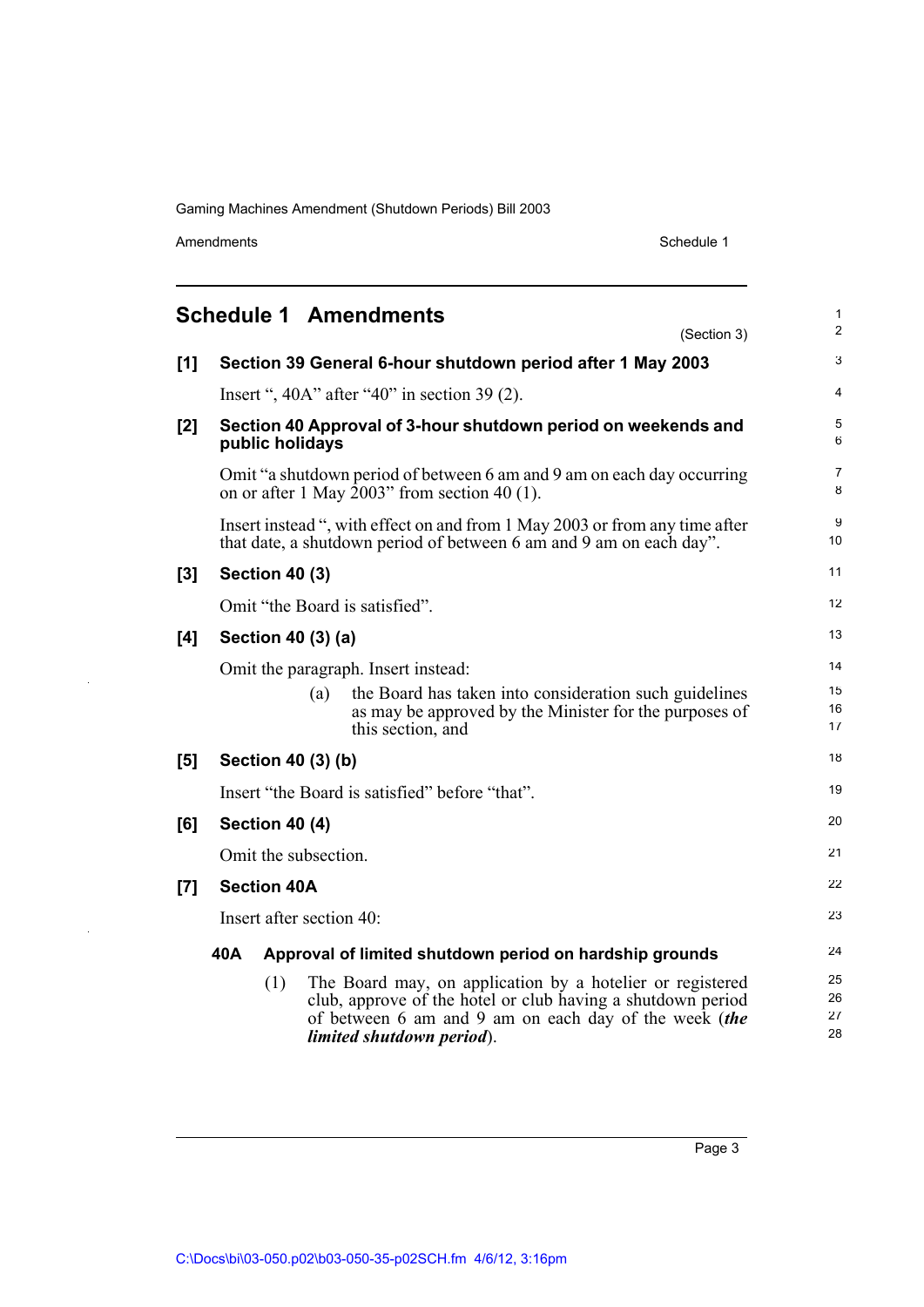Schedule 1 Amendments

(2) If the limited shutdown period is approved for the time being in respect of a hotel or registered club, the hotelier or club must ensure that each approved gaming machine that is kept in the hotel or club is not operated for the purposes of gambling during the limited shutdown period. Maximum penalty: 100 penalty units. (3) The Board's approval of a hotel or registered club having the limited shutdown period may be given only if: (a) the hotelier or registered club has established, to the satisfaction of the Board, that the financial viability of the hotel or club will be seriously threatened if the Board's approval is not given, and (b) the Board has taken into consideration such guidelines as may be approved by the Minister for the purposes of this section. **[8] Section 41 Approval of different shutdown periods for "early openers"** Omit section 41 (2) (b). Insert instead: (b) with effect on and from 1 May 2003 or from any time after that date: (i) a different 6-hour shutdown period to the general 6-hour shutdown period referred to in section 39, or (ii) a different 3-hour shutdown period on Saturdays, Sundays and public holidays to the 3-hour shutdown period referred to in section 40, or (iii) a different 3-hour shutdown period to the limited shutdown period referred to in section 40A. **[9] Section 41 (6)** Omit the subsection. **[10] Section 42 General provisions** Insert after section 42 (2): (3) An approval by the Board under this Division: (a) is to be in writing, and 1  $\overline{2}$ 3 4 5 6 7 8 9 10 11 12 13 14 15 16 17 18 19 20 21 22 23 24 25 26 27 28 29 30 31 32 33 34